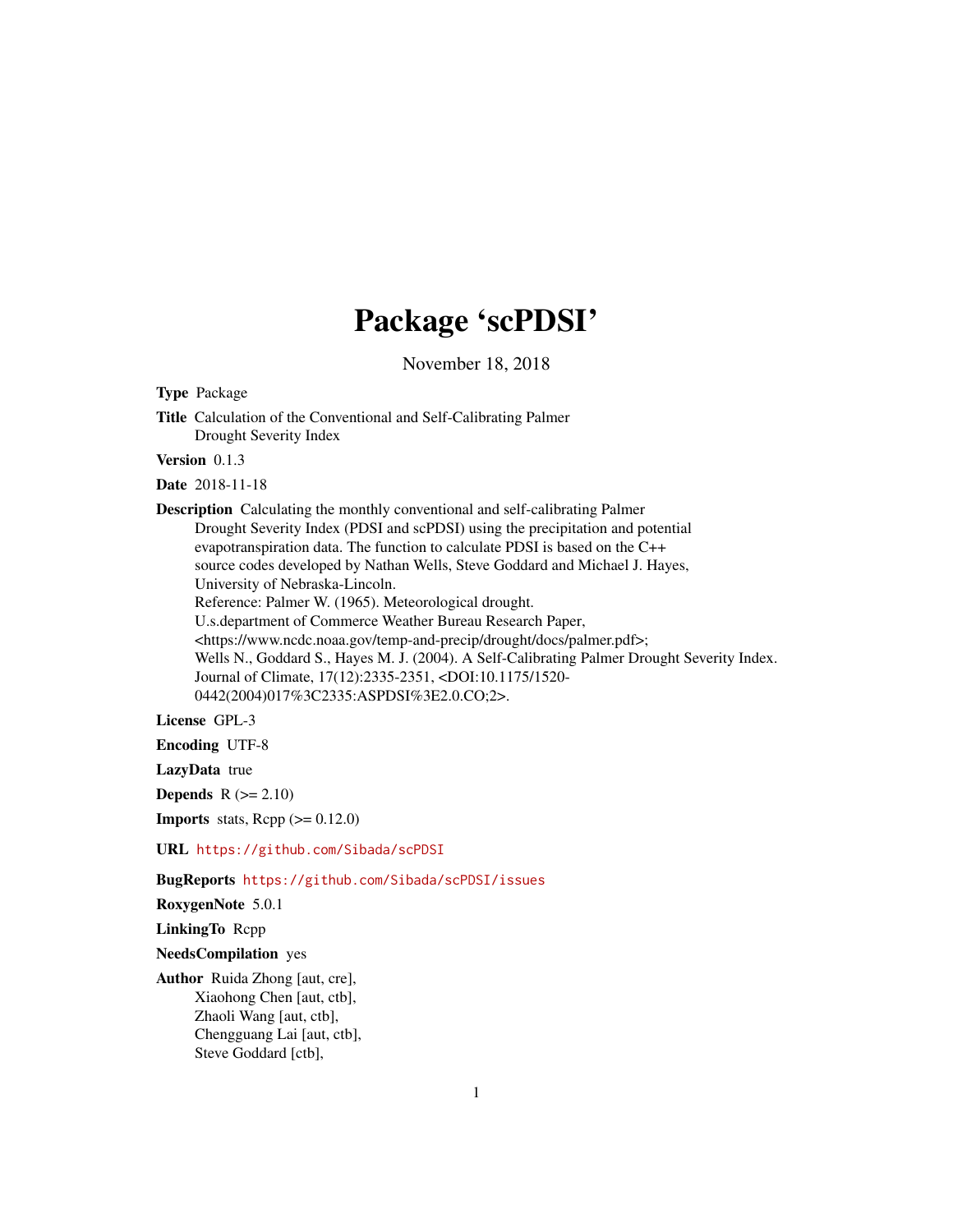#### <span id="page-1-0"></span>2 Datasets

Nathan Wells [ctb], Mike Hayes [ctb] Maintainer Ruida Zhong <zrd2017@163.com> Repository CRAN Date/Publication 2018-11-18 16:30:07 UTC

### R topics documented:

| Index |  |  |  |  |  |  |  |  |  |  |  |  |  |  |  |  |  |  |  |  |  |  |  |
|-------|--|--|--|--|--|--|--|--|--|--|--|--|--|--|--|--|--|--|--|--|--|--|--|
|       |  |  |  |  |  |  |  |  |  |  |  |  |  |  |  |  |  |  |  |  |  |  |  |
|       |  |  |  |  |  |  |  |  |  |  |  |  |  |  |  |  |  |  |  |  |  |  |  |

Datasets *Datasets for illustrating the functions in the scPDSI package.*

#### Description

This is the sample dataset used in the examples of the scPDSI package. It includes monthly precipitation (P, in mm) and potential evapotranspiration (PE) for the Lubuge Bouyei and Miao Minority Autonomous County (104.5 degree E, 24.75 degree N) from 1960 to 2016 (total 57 years). Lubuge is also the centroid of the severe drought disaster of 2009-2010 in the southwest China.

#### Usage

data(Lubuge)

#### Format

Lubuge dataset:

P monthly precipitation totals [mm].

PE monthly potential evapotranspiration totals [mm].

#### Details

See description.

#### Author(s)

Data were ported to R by Ruida Zhong.

#### Source

Data of Lubuge were obtained from the CRU TS v4.01 datasets released by the Climatic Research Unit (CRU) ([https://crudata.uea.ac.uk/cru/data/hrg/cru\\_ts\\_4.01/](https://crudata.uea.ac.uk/cru/data/hrg/cru_ts_4.01/)).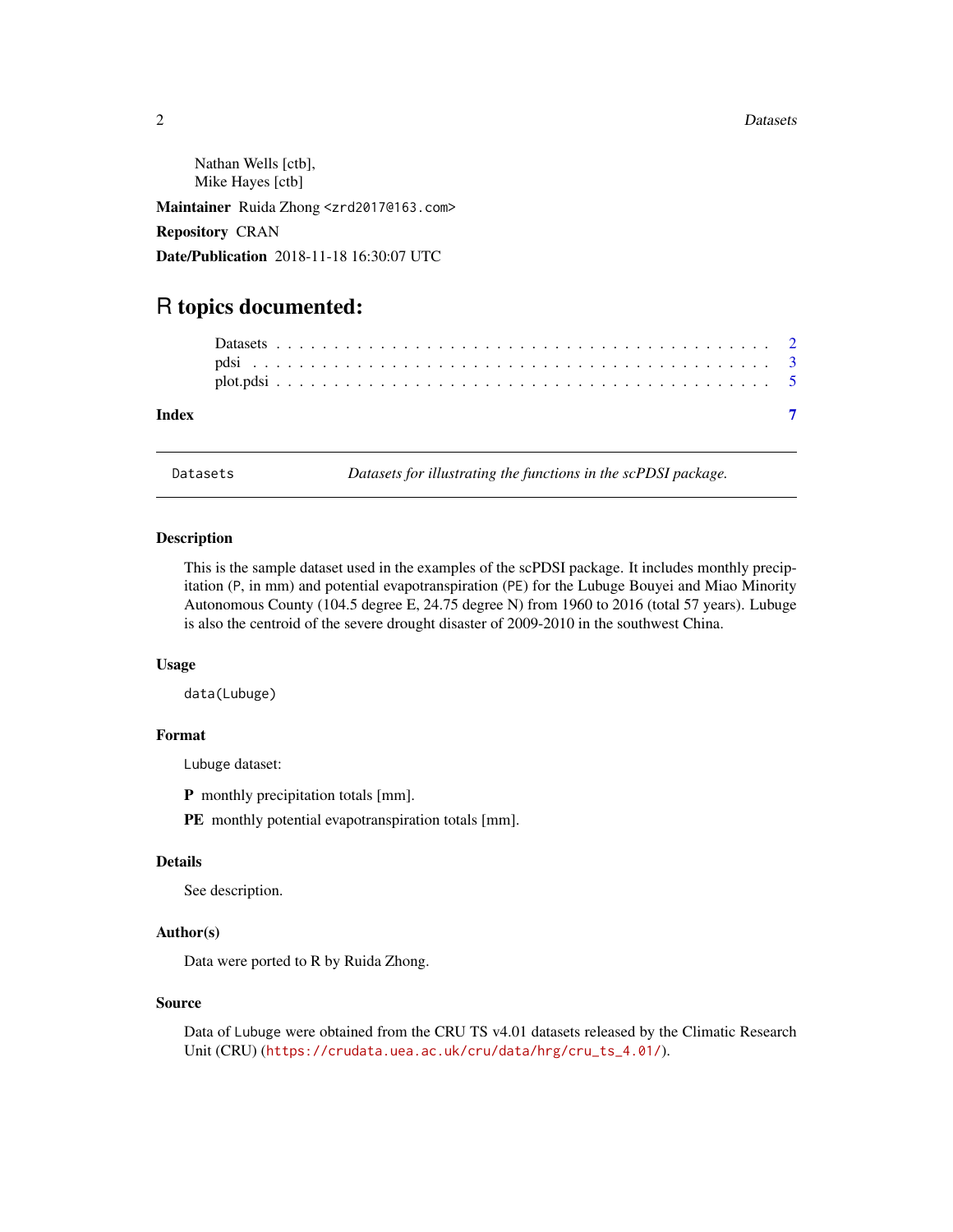#### <span id="page-2-0"></span>pdsi 3

#### Examples

data(Lubuge)

<span id="page-2-1"></span>

#### pdsi *Calculate the (sc)PDSI*

#### Description

Calculating the monthly conventional Palmer Drought Severity Index (PDSI) and Self-calibrating PDSI (scPDSI) using the precipitation and potential evapotranspiration.

#### Usage

```
pdsi(P, PE, AWC = 100, start = NULL, end = NULL, cal_start = NULL,
  cal_{end} = NULL, sc = TRUE)
```
#### **Arguments**

| P          | Monthly precipitation series without NA [mm]. Can be a time series.                                                                                                                          |
|------------|----------------------------------------------------------------------------------------------------------------------------------------------------------------------------------------------|
| <b>PF</b>  | Monthly potential evapotranspiration corresponding to the precipitation series.<br>Can be calculated by the Penman-Monteith or the Thonthwate equation [mm].                                 |
| AWC        | Available soil water capacity of the soil layer [mm]. Default 100 mm.                                                                                                                        |
| start      | Integer. Start year of the PDSI to be calculate default 1.                                                                                                                                   |
| end        | Integer. End year of the PDSI to be calculate.                                                                                                                                               |
| cal_start  | Integer. Start year of the calibrate period. Default is start year.                                                                                                                          |
| $cal$ _end | Integer. End year of the calibrate period. Default is end year.                                                                                                                              |
| <b>SC</b>  | Bool. Should use the self-calibrating procedure to calculate the climatical coef-<br>ficient (K2 and duration coefficients). If not it would use the default parameters<br>of Palmer (1965). |

#### Details

The Palmer Drought Severity Index (PDSI), proposed by Palmer (1965), is a widely used drought indicator to quantify the long-term drought conditions, for an area at a certain time. The PDSI is a semi-physical based drought index calculated using the precipitation and potential evapotranspiration data, based on a simple two-layer bucket water balance model. Conventionally, the constants to calculate the PDSI were firstly empirically derived by using the meteorological records in Kansas and Iowa in middle US with a semi-arid climate conditions, therefore the conventional PDSI usually could not satisfactorily represent the drought conditions for other areas around the world, which also makes spatial comparisons of PDSI values difficult.

For this, Wells et al. (2004) proposed a self-calibrating Palmer Drought Severity Index (scPDSI). The scPDSI could automatically adjust the empirical constants in the PDSI computation with dynamically calculated values. Several works have proved that the scPDSI performs better in spatially comparison than the conventional PDSI. For more details please see the works of Wells et al. (2004).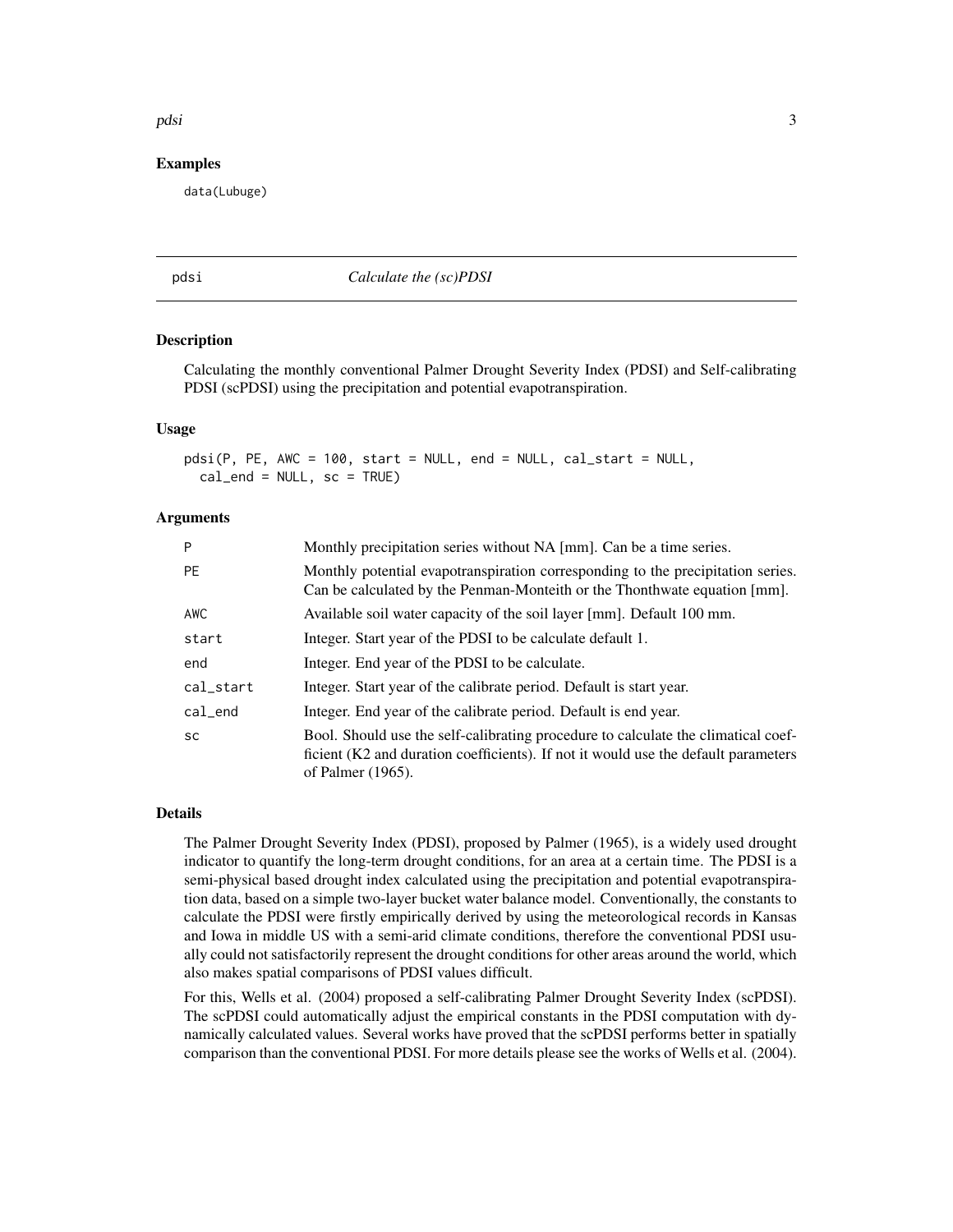This function could also calculate the conventional PDSI with revised constants. Before the scPDSI appeared, the PDSI calculation has also been revised focusing on the local climate characteristics in many area around the world. Those constants could be reset by using the global options before calculating the PDSI e.g.:

 $options(PDSI.coe.K1.1 = 1.6)$ 

And calculation in the PDSI would be:

$$
Ki0 = coeK11 * lg(((PEi + Ri + ROi)/(Pi + Li) + coeK12)/Di) + coeK13
$$

$$
Ki = coeK2/(\sum Dj * Kj) * Ki
$$

$$
X[i] = p * X[i - 1] + q * Z[i]
$$

 $coeK11, coeK12, coeK13, coeK2, p$ , and q are corresponding to PDSI.coe.K1.1, PDSI.coe.K1.2, PDSI.coe.K1.3, PDSI.coe.K2, PDSI.p, and PDSI.q, respectively.

For example, in a national standard in China about meteorological drought level (GB/T 20481- 2017), the PDSI was revised by re-adjust the constants in the calculation. To use the PDSI based on this standard should set the global options of R as follows:

 $options(PDSI.coe.K1.1 = 1.6)$ options(PDSI.coe.K1.3 =  $0.4$ ) options(PDSI.coe.K2 = 16.84) options(PDSI. $p = 0.755$ )  $options(PDSI.q = 1/1.63)$ 

#### Value

This function return an object of class pdsi.

The object of class pdsi is a list containing the following components:

- call: the call to pdsi used to generate the object.
- X: time series of the X values, i.e. the Palmer Drought Severity Index (PDSI).
- PHDI: time series of the Palmer hydrological drought index (PHDI).
- WPLM: time series of the weighted PDSI (WPLM).
- inter.vars: An time series matrix containing the intermediate variables, including P (input precipitation), PE (input potential evapotranspiration), PR (potential recharge of soil moisture), PRO (potential runoff), PL (potential loss of soil moisture), d (water deficiencies), Z (water anomoly index, i.e. Z index), Prob (probability to end the wet or dry spell), X1, X2 and X3 (intermediate variables of calculating the X values).
- clim.coes: a matrix of the climate coefficients including alpha, beta, gamma, delta, and K1 coefficient for each month in a year.
- calib.coes: a matrix of the coefficients in the self-calibrating procedure of scPDSI, including m, b (slope and intercept of the duration-accumulated Z index plot), p, q (duration factors), and K2 (ratio to adjust K coefficient) for wet and dry spell, respectively. Note that the P and PE would be convered from mm to inch in the calculation, therefore the units of m, b would also be inch correspondingly.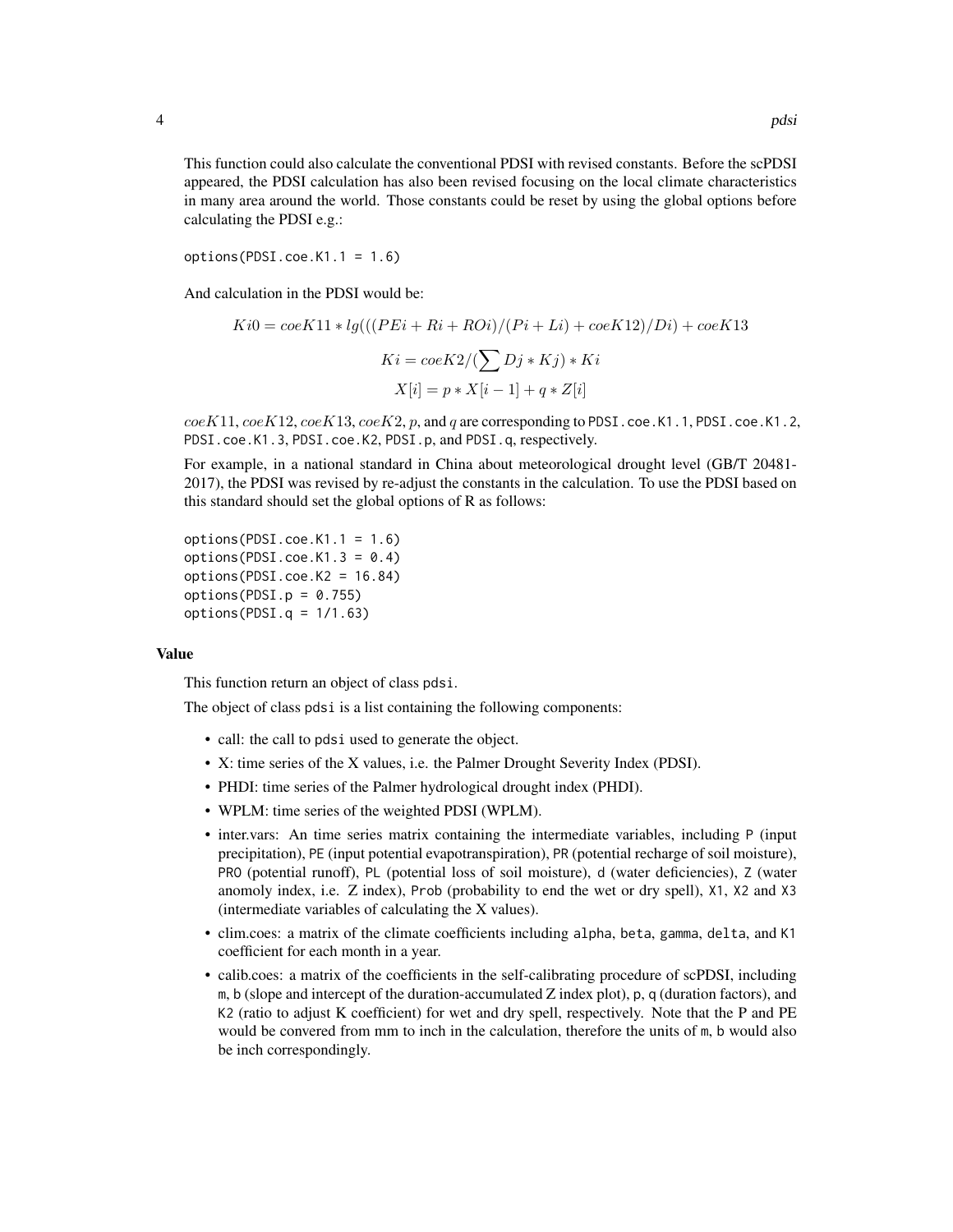#### <span id="page-4-0"></span>plot.pdsi 5

#### References

Palmer W., 1965. Meteorological drought. U.s.department of Commerce Weather Bureau Research Paper.

Wells, N., Goddard, S., Hayes, M. J., 2004. A Self-Calibrating Palmer Drought Severity Index. Journal of Climate, 17(12):2335-2351.

#### Examples

```
library(scPDSI)
data(Lubuge)
P <- Lubuge$P
PE <- Lubuge$PE
sc_pdsi <- pdsi(P, PE, start = 1960)
plot(sc_pdsi) # plot PDSI
plot(sc_pdsi, index = "PHDI") # plot PHDI
plot(sc_pdsi, index = "WPLM") # plot weighted PDSI
# Without self-calibrating.
ori_pdsi <- pdsi(P, PE, start = 1960, sc = FALSE)plot(ori_pdsi)
# Without self-calibrating and use standards of
# mainland China. (GB/T 20481-2017)
options(PDSI.coe.K1.1 = 1.6)
options(PDSI.coe.K1.3 = 0.4)
options(PDSI.coe.K2 = 16.84)
options(PDSI.p = 0.755)
options(PDSI.q = 1/1.63)
gb_pdsi \leq pdsi(P, PE, start = 1960, sc = FALSE)plot(gb_pdsi)
```
plot.pdsi *plot (sc)PDSI*

#### Description

plot the timeseries of calculated (sc)PDSI.

#### Usage

```
## S3 method for class 'pdsi'
plot(x, tit = NULL, index = "PDSI", ...)
```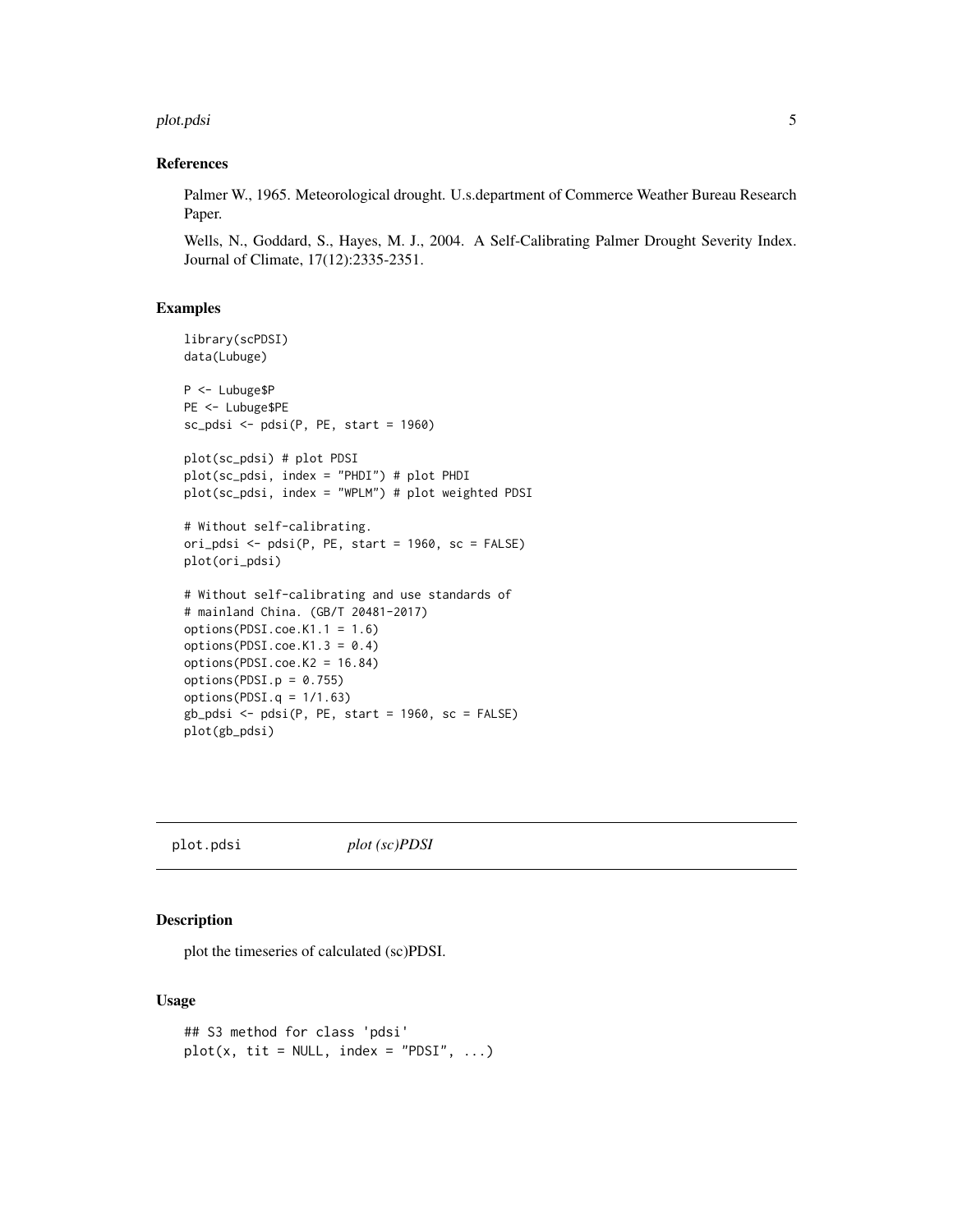<span id="page-5-0"></span>6 plot.pdsi

#### Arguments

| x         | an object of class pdsi.                                                                                            |
|-----------|---------------------------------------------------------------------------------------------------------------------|
| tit       | title of the plot.                                                                                                  |
| index     | determines PDSI, PHDI (Palmer hydrological drought index) or WPLM (weighted<br>PDSI) to be plotted. Default "PDSI". |
| $\ddotsc$ | additional parameters, not used at present.                                                                         |

#### Details

Plot the timeseries of (sc)PDSI using function[pdsi](#page-2-1). Values over 6 or below -6 and NA values would be shown by grey points.

#### See Also

[pdsi](#page-2-1)